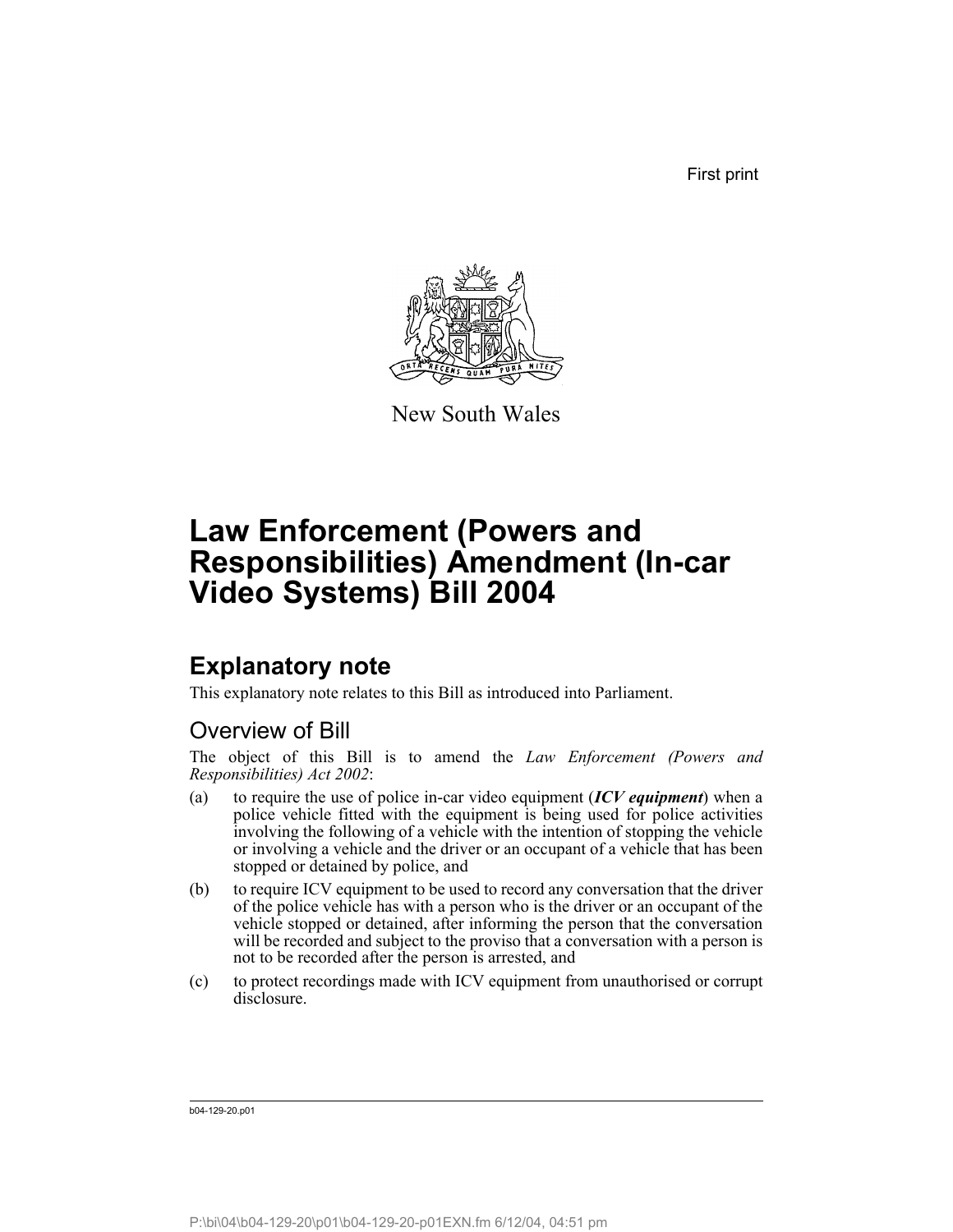Explanatory note

## Outline of provisions

**Clause 1** sets out the name (also called the short title) of the proposed Act.

**Clause 2** provides for the commencement of the proposed Act on a day to be appointed by proclamation.

**Clause 3** is a formal provision that gives effect to the amendments to the *Law Enforcement (Powers and Responsibilities) Act 2002* set out in Schedule 1.

## **Schedule 1 Amendments**

**Schedule 1** inserts a new Part 8A into the *Law Enforcement (Powers and Responsibilities) Act 2002* to provide for the arrangements referred to in the Overview.

The proposed new Part contains the following provisions:

- (a) Proposed section 108A contains definitions of expressions used in the proposed Part.
- (b) Proposed section 108B lists the police activities that require the use of ICV equipment.
- (c) Proposed section 108C requires the driver of a police vehicle fitted with ICV equipment to operate the equipment while the vehicle is being used in the course of police activities that require the use of ICV equipment, and to use the equipment to record a conversation that the officer has with the driver or an occupant of a vehicle stopped or detained by police.
- (d) Proposed section 108D requires a police officer who records a conversation with another person using ICV equipment to inform the person that the conversation is being recorded.
- (e) Proposed section 108E prevents the use of ICV equipment to record a person's conversation after the person is arrested.
- (f) Proposed section 108F exempts the recording of a conversation using ICV equipment as required by the proposed Part from the operation of the *Listening Devices Act 1984*.
- (g) Proposed section 108G requires ICV recordings to be kept for 2 years.
- (h) Proposed section 108H makes it clear that certain offences under the *Privacy and Personal Information Protection Act 1998* concerned with unauthorised or corrupt disclosure of personal information extend to ICV recordings.

Explanatory note page 2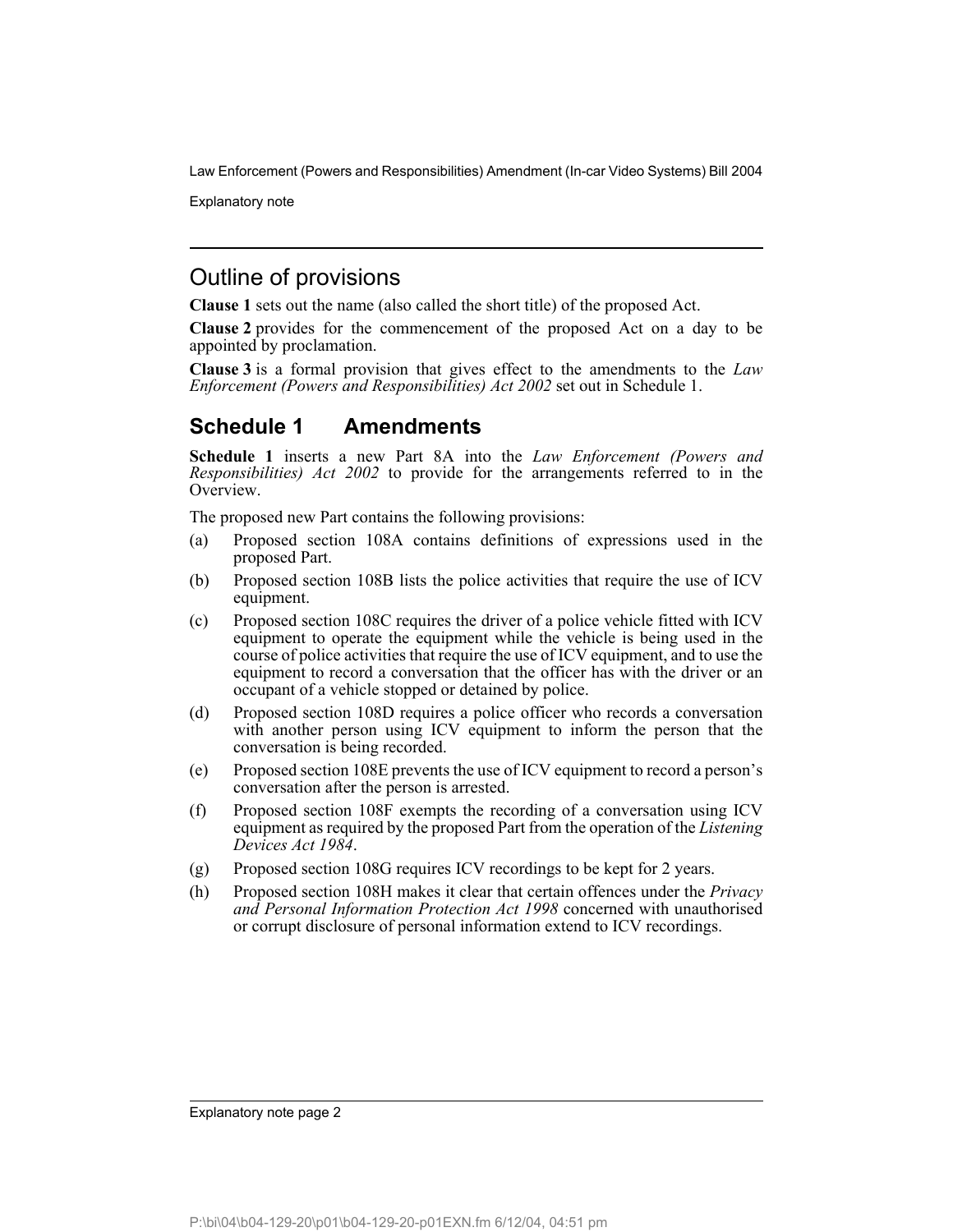First print



New South Wales

# **Law Enforcement (Powers and Responsibilities) Amendment (In-car Video Systems) Bill 2004**

## **Contents**

|                                                                               | Page |
|-------------------------------------------------------------------------------|------|
| Name of Act                                                                   |      |
| Commencement                                                                  |      |
| Amendment of Law Enforcement (Powers and<br>Responsibilities) Act 2002 No 103 |      |
| Schedule 1 Amendments                                                         |      |
|                                                                               |      |

b04-129-20.p01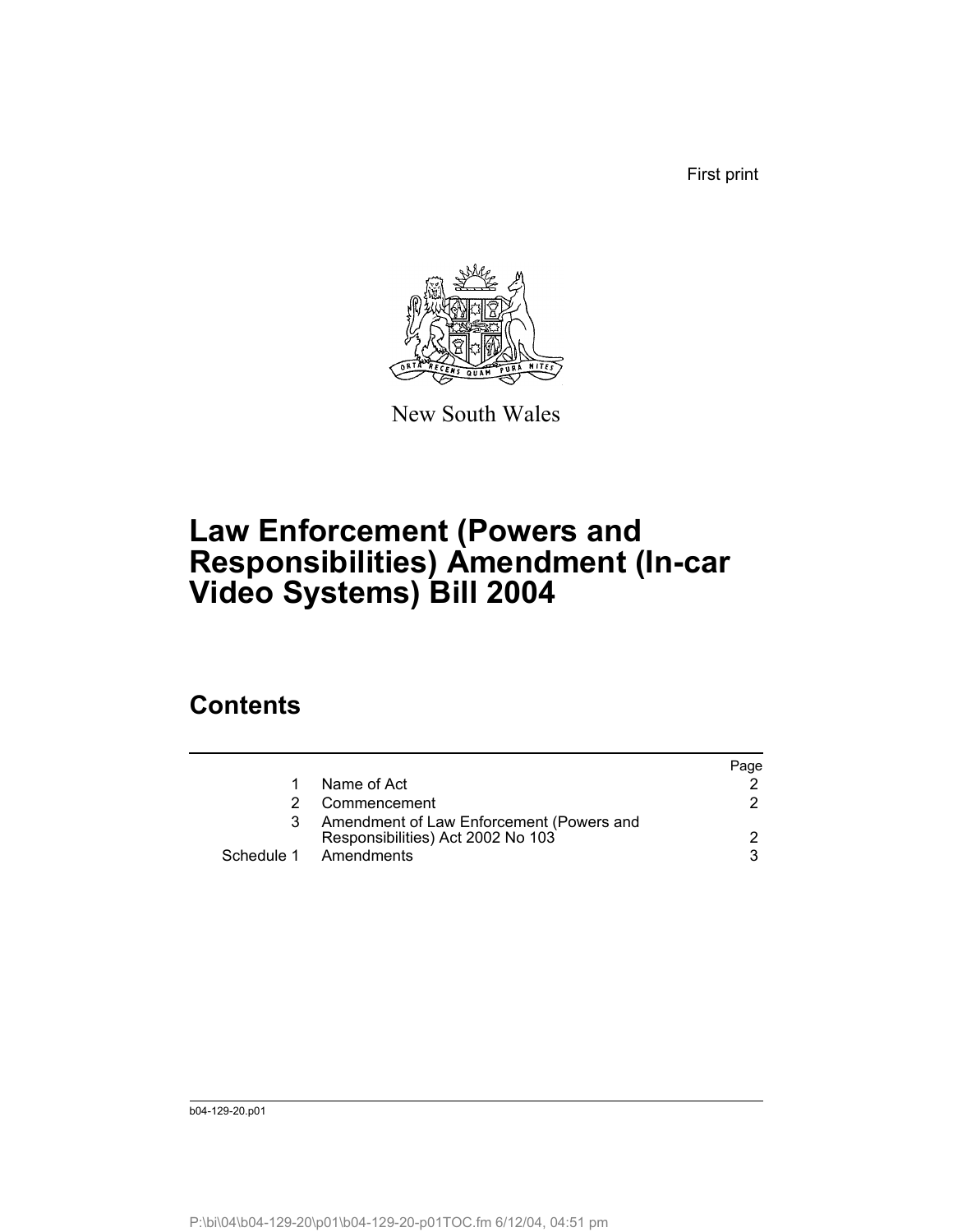Page

Contents page 2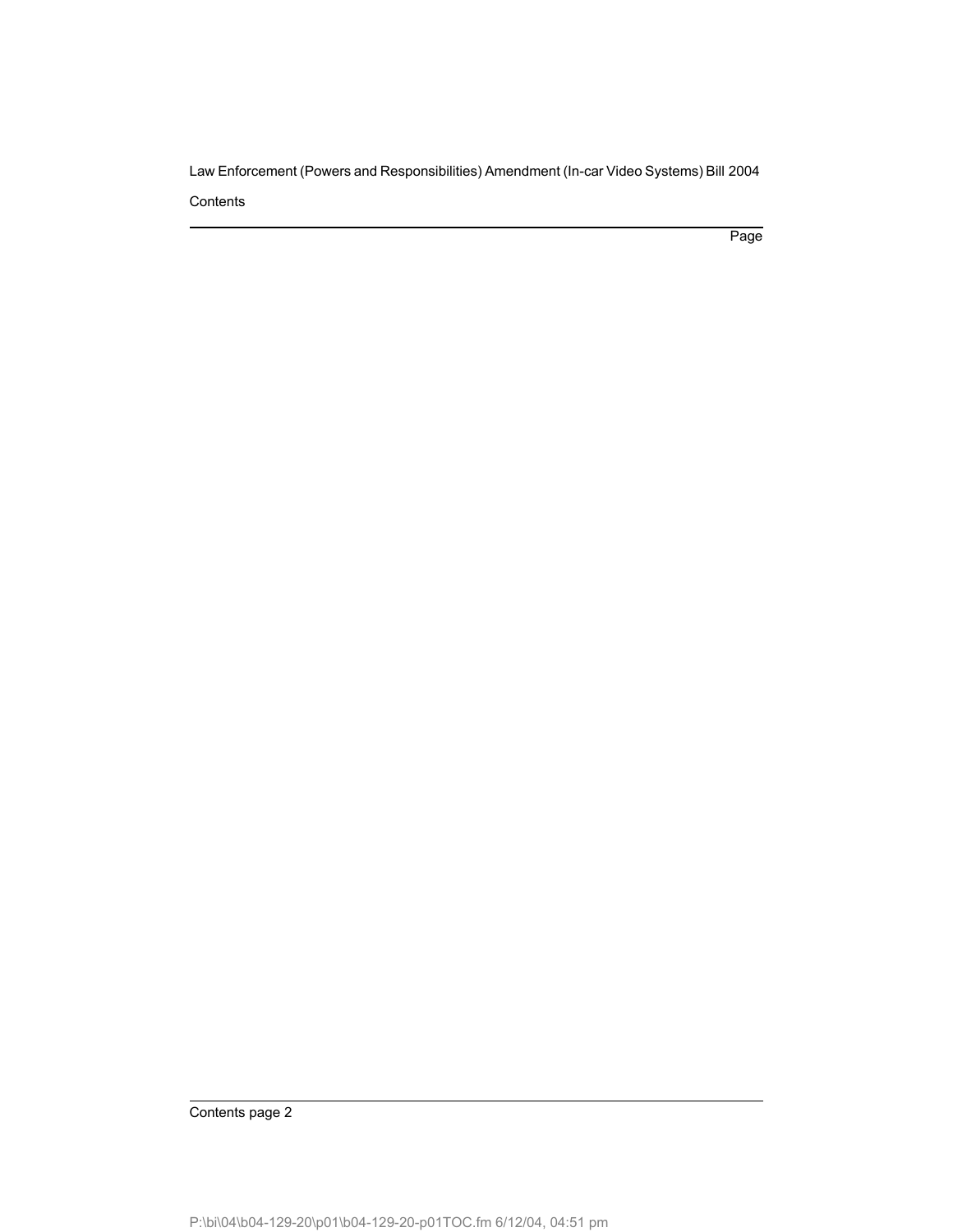

New South Wales

No , 2004

## **A Bill for**

An Act to amend the *Law Enforcement (Powers and Responsibilities) Act 2002* to make provision for the use of in-car video recording equipment by police; and for other purposes.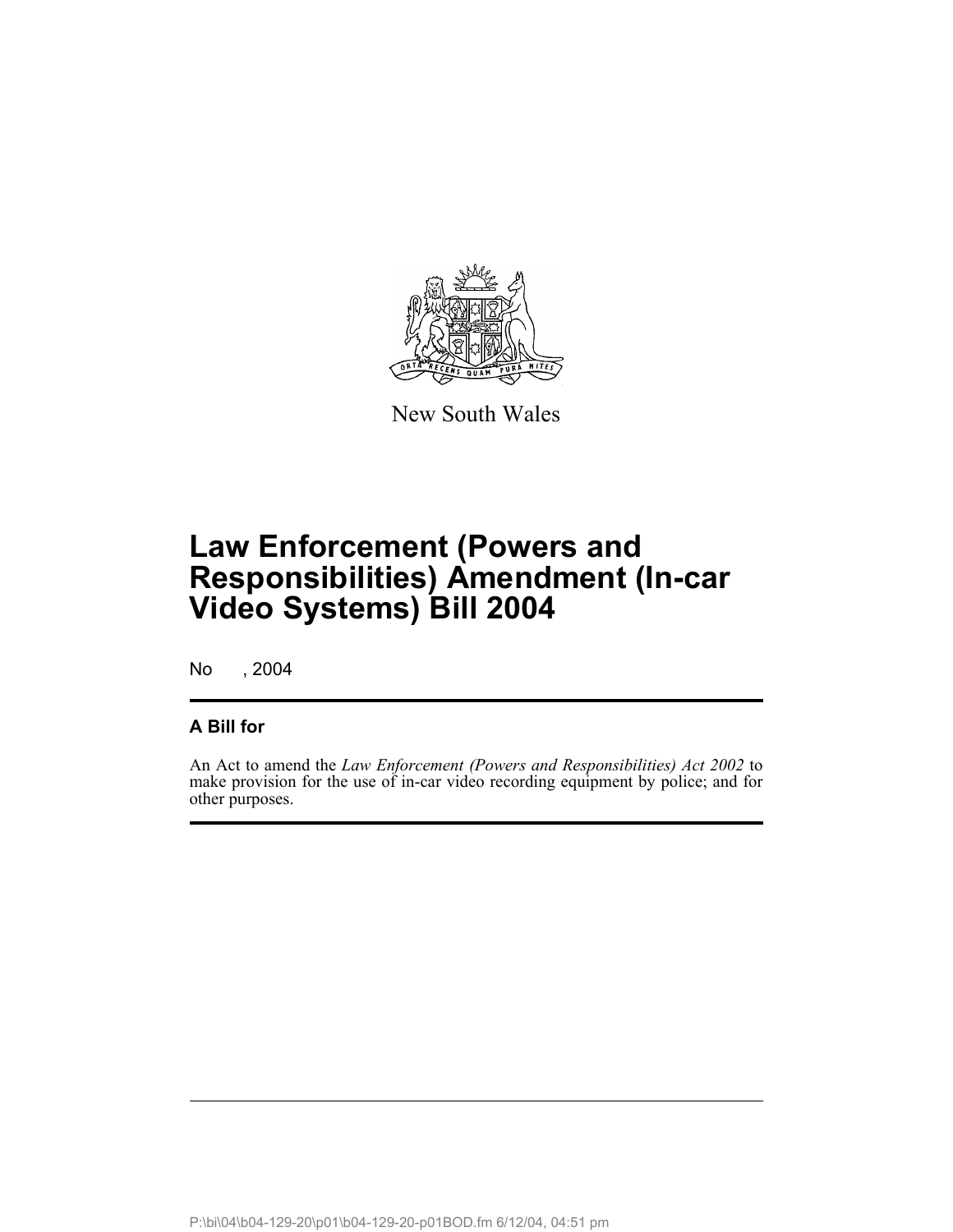<span id="page-5-1"></span><span id="page-5-0"></span>

|   |               | The Legislature of New South Wales enacts:                                                                                                       |                |
|---|---------------|--------------------------------------------------------------------------------------------------------------------------------------------------|----------------|
| 1 |               | Name of Act                                                                                                                                      | $\overline{c}$ |
|   |               | This Act is the Law Enforcement (Powers and Responsibilities)<br>Amendment (In-car Video Systems) Act 2004.                                      | 3<br>4         |
| 2 |               | <b>Commencement</b>                                                                                                                              | 5              |
|   | (1)           | This Act commences on a day to be appointed by proclamation.                                                                                     | 6              |
|   | (2)           | Part 8A of the Law Enforcement (Powers and Responsibilities) Act<br>2002 (as inserted by this Act) commences on the commencement of this<br>Act. | 7<br>8<br>9    |
| 3 | <b>No 103</b> | Amendment of Law Enforcement (Powers and Responsibilities) Act 2002                                                                              | 10<br>11       |
|   |               | The Law Enforcement (Powers and Responsibilities) Act 2002 is<br>amended as set out in Schedule 1.                                               | 12<br>13       |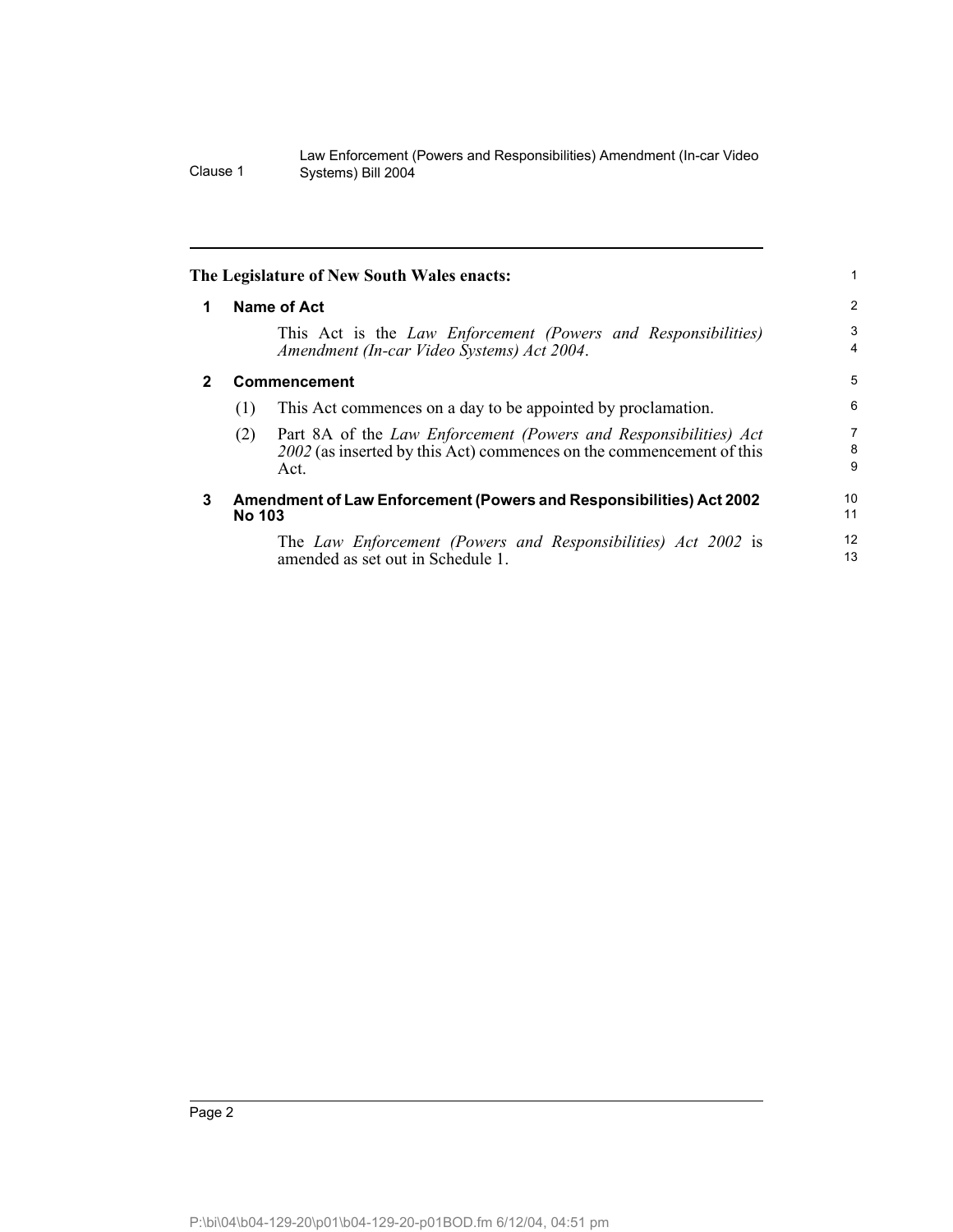Amendments Schedule 1

<span id="page-6-0"></span>

| Part 8A<br>Insert after Part 8: | (Section 3)                                                                                                                                                                                                                                                                                             | 2                                                                                                                                                                |
|---------------------------------|---------------------------------------------------------------------------------------------------------------------------------------------------------------------------------------------------------------------------------------------------------------------------------------------------------|------------------------------------------------------------------------------------------------------------------------------------------------------------------|
|                                 |                                                                                                                                                                                                                                                                                                         | 3                                                                                                                                                                |
|                                 |                                                                                                                                                                                                                                                                                                         | 4                                                                                                                                                                |
|                                 |                                                                                                                                                                                                                                                                                                         |                                                                                                                                                                  |
|                                 | Part 8A Use of police in-car video equipment                                                                                                                                                                                                                                                            | 5                                                                                                                                                                |
|                                 | <b>Definitions</b>                                                                                                                                                                                                                                                                                      | 6                                                                                                                                                                |
| (1)                             | In this Part:                                                                                                                                                                                                                                                                                           | 7                                                                                                                                                                |
|                                 | <b>ICV</b> equipment means in-car video equipment, being equipment<br>installed in a vehicle and capable of recording visual images and<br>sound outside the vehicle (including by means of a microphone<br>that is separate from the equipment and vehicle).                                           | 8<br>9<br>10<br>11                                                                                                                                               |
|                                 | <i>police activities</i> means activities engaged in by a police officer<br>while exercising any functions of a police officer.                                                                                                                                                                         | 12<br>13                                                                                                                                                         |
|                                 | <i>police vehicle</i> means a vehicle used or operated for the purposes<br>of police activities.                                                                                                                                                                                                        | 14<br>15                                                                                                                                                         |
|                                 | <i>vehicle</i> includes a motorcycle or other cycle, and <i>driver</i> includes<br>the rider of a motorcycle or other cycle.                                                                                                                                                                            | 16<br>17                                                                                                                                                         |
| (2)                             | A reference in this Part to the <i>driver</i> of a police vehicle includes,<br>in the case of a police vehicle that is not being driven, a reference<br>to the police officer responsible for the use and operation of the<br>vehicle as driver.                                                        | 18<br>19<br>20<br>21                                                                                                                                             |
|                                 |                                                                                                                                                                                                                                                                                                         | 22                                                                                                                                                               |
|                                 | For the purposes of this Part, the following police activities are<br>police activities that require the use of $\overline{ICV}$ equipment:                                                                                                                                                             | 23<br>24                                                                                                                                                         |
|                                 | pursuing or otherwise following a vehicle with the<br>(a)<br>intention of stopping or detaining the vehicle,                                                                                                                                                                                            | 25<br>26                                                                                                                                                         |
|                                 | activities in relation to a vehicle that has been stopped or<br>(b)<br>detained, or in relation to the driver or any occupant of the<br>vehicle while in or about the vehicle (whether or not the<br>vehicle was stopped or detained after being pursued or<br>otherwise followed under paragraph (a)). | 27<br>28<br>29<br>30<br>31                                                                                                                                       |
|                                 |                                                                                                                                                                                                                                                                                                         | 32                                                                                                                                                               |
| (1)                             | If a police vehicle is equipped with ICV equipment, the driver of                                                                                                                                                                                                                                       | 33<br>34                                                                                                                                                         |
|                                 |                                                                                                                                                                                                                                                                                                         | Police activities requiring use of ICV equipment<br><b>Mandatory use of ICV equipment</b><br>the vehicle must ensure that while the vehicle is being used in the |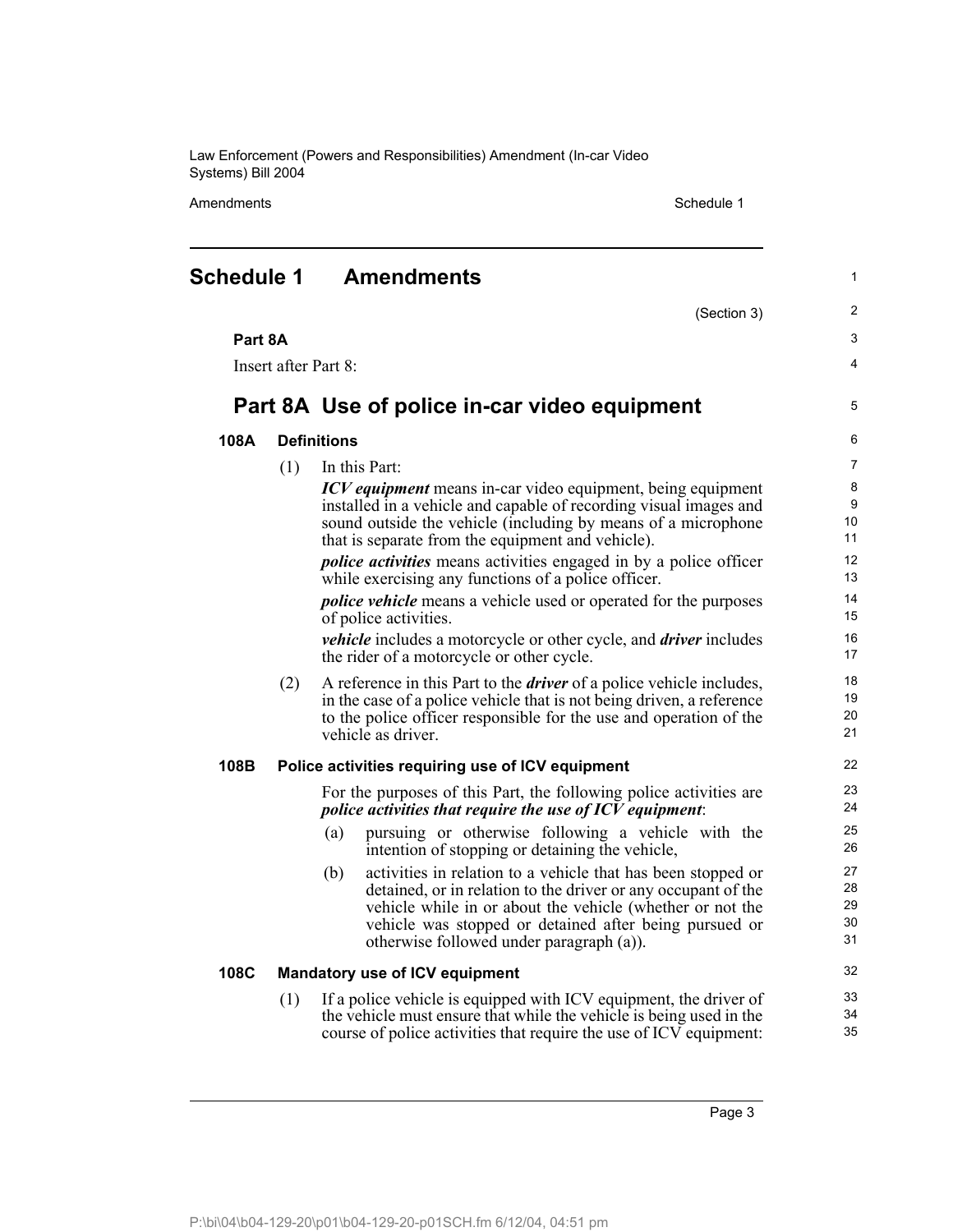Schedule 1 Amendments

| (a) | the ICV equipment is operated for the purpose of recording |
|-----|------------------------------------------------------------|
|     | a view from the police vehicle of those activities, and    |

- (b) a conversation between the police officer and the driver or any occupant of a vehicle stopped or detained in the course of those activities is recorded by means of the ICV equipment.
- (2) The authority conferred by this section to record a conversation (the *primary conversation*) extends to authorise the recording of another conversation the recording of which is incidental to the recording of the primary conversation or that is inadvertently or unexpectedly recorded in the course of recording the primary conversation.
- (3) Any failure to operate ICV equipment or to record a conversation as required by this section:
	- (a) does not of itself limit or otherwise affect the admissibility of evidence of any matter concerning the police activities to which the failure related, and
	- (b) does not of itself result in any such evidence being evidence improperly or unlawfully obtained,

but this subsection does not otherwise affect the operation of any rules as to admissibility of evidence.

### **108D Person to be informed that conversation will be recorded**

- (1) A police officer who records a conversation between the police officer and another person under this Part must inform the person (either immediately before recording of the conversation commences or as soon as practicable after recording has commenced) that the conversation will be recorded using police in-car video equipment.
- (2) This section does not apply to the recording of a conversation inadvertently or unexpectedly or incidentally to the recording of another conversation.
- (3) Recording of a conversation does not require the consent of the person and the authority conferred by this Part is not affected by any objection or refusal to consent by the person to the recording.

#### **108E Recording not authorised after arrest**

(1) A conversation between a police officer and a person must not be recorded under this Part after the person has been arrested.